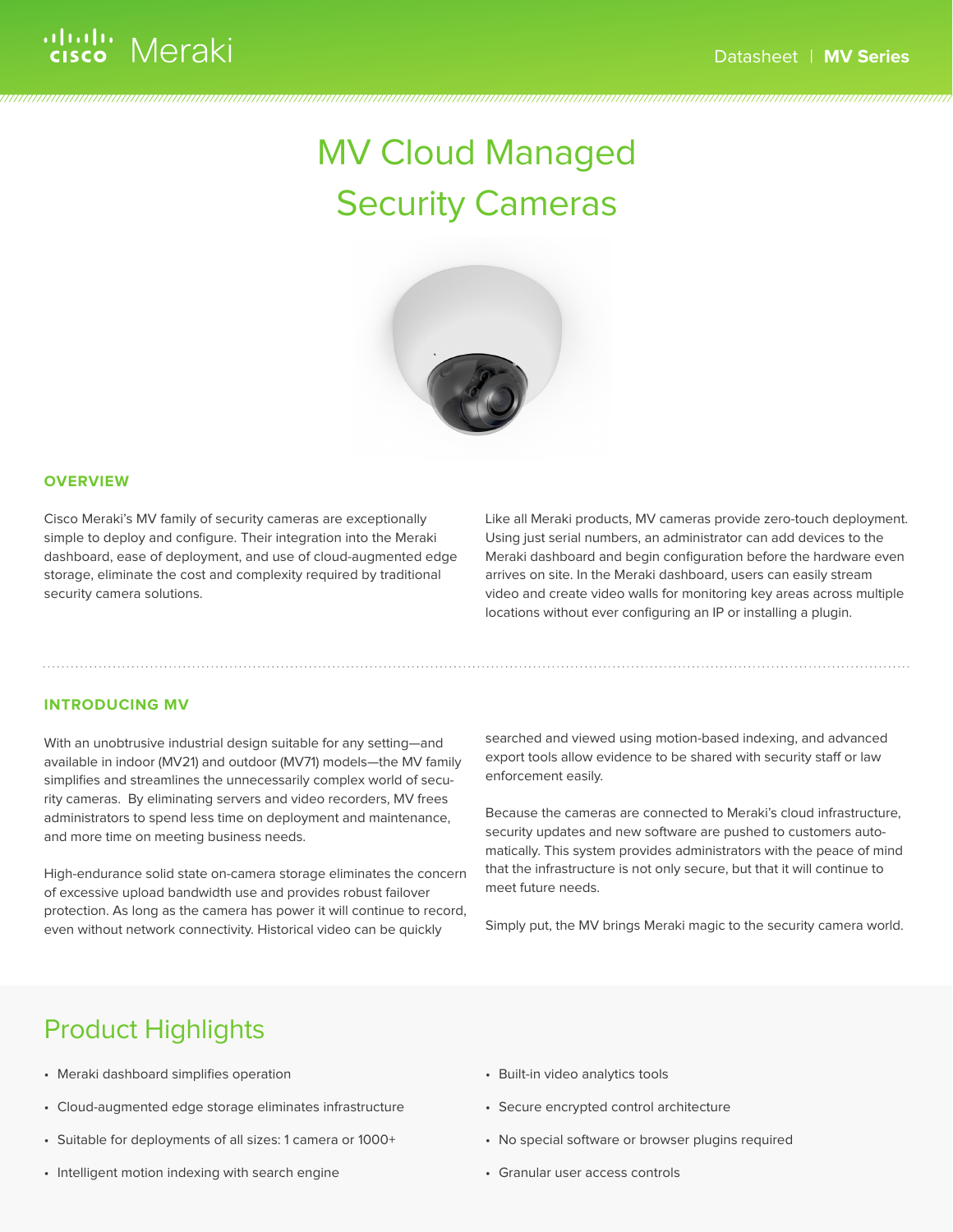

### **CUTTING EDGE ARCHITECTURE**

Meraki's expertise in distributed computing has come to the security camera world. With cloud-augmented edge storage, MV cameras provide ground breaking ease of deployment, configuration, and operation. Completely eliminating the Network Video Recorder (NVR) not only reduces equipment CAPEX, but the simplified architecture also decreases OPEX costs.

Each MV camera comes with integrated, ultra reliable, industrial-grade storage. This cutting edge technology allows the system to efficiently scale to any size because the storage expands with the addition of each camera. Plus, administrators can rest easy knowing that even if the network connection cuts out, the cameras will continue to record footage.

#### **OPTIMIZED RETENTION**

MV takes a unique approach to handling motion data by analyzing video on the camera itself, but indexing motion in the cloud. This hybrid motion-based retention strategy plus scheduled recording give users the ability to define the video retention method that works best for every deployment.

The motion-based retention tool allows users to pick the video bit rate and frame rate to find the perfect balance between storage length and image quality. All cameras retain continuous footage as a safety net for the last 72 hours before intelligently trimming stored video that contains no motion, adding one more layer of security.

Determine when cameras are recording, and when they're not, with scheduled recording. Create schedule templates for groups of cameras and store only what's needed, nothing more. Turn off recording altogether and only view live footage for selective privacy.

Best of all, the dashboard provides a real-time retention estimate for each camera, removing the guesswork.

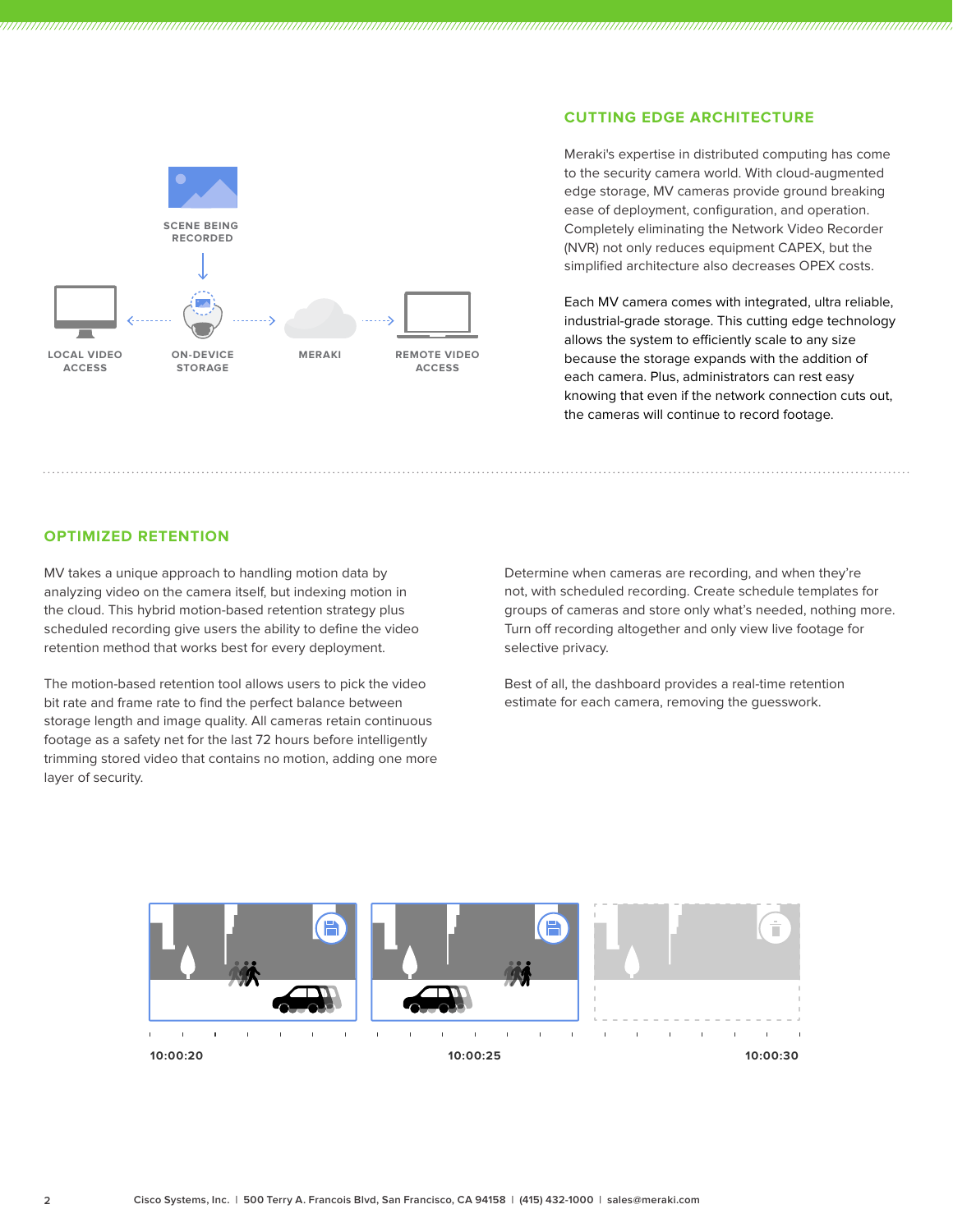

### **ISOLATE EVENTS, INTELLIGENTLY**

Meraki MV cameras use intelligent motion search to quickly find important segments of video amongst hours of recordings. Optimized to eliminate noise and false positives, this allows users to retrospectively zero-in on relevant events with minimal effort.

MV's motion indexing offers an intuitive search interface. Select the elements of the scene that are of interest and dashboard will retrieve all of the activity that occurred in that area. Laptop go missing? Drag the mouse over where it was last seen and quickly find out when it happened and who was responsible.

#### **ANALYTICS, BUILT RIGHT IN**

MV's built-in analytics take the average deployment far beyond just security. Make the most of an MV camera by utilizing it as a sensor to optimize business performance, enhance public safety, or streamline operational objectives.

Use motion heat maps to analyze customer behavior patterns or identify where students are congregating during class breaks. Hourly or daily levels of granularity allow users to quickly tailor the tool to specific use cases.

All of MV's video analytics tools are built right into the dashboard for quick access. Plus, the standard MV license covers all of these tools, with no additional licensing or costs required.







#### **EASY TO ACCESS, EASY TO CONTROL**

There is often a need to allow different users access but with tailored controls appropriate for their particular roles. For example, a receptionist needing to see who is at the front door probably does not need full camera configuration privileges.

The Meraki dashboard has a set of granular controls for defining what a user can or cannot do. Prevent security staff from changing network settings, limit views to only selected cameras, or restrict the export of video: you decide what is possible.

With the Meraki cloud authentication architecture, these controls scale for any organization and support Security Assertion Markup Language (SAML) integration.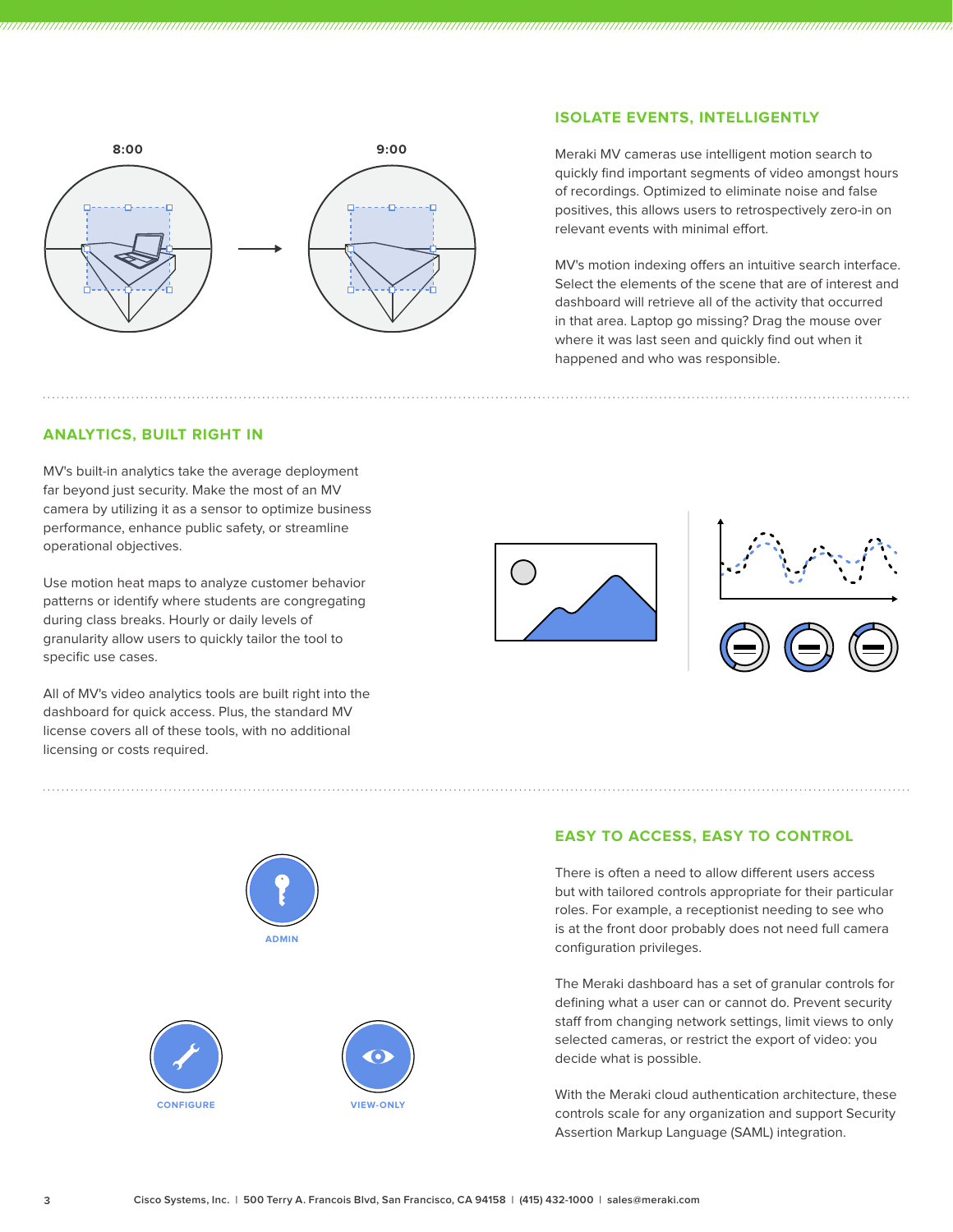#### **SIMPLY CLOUD-MANAGED**

Meraki's innovative GUI-based dashboard management tool has revolutionized networks around the world, and brings the same benefits to networked video surveillance. Zero-touch configuration, remote troubleshooting, and the ability to manage distributed sites through a single pane of glass eliminate many of the headaches security administrators have dealt with for decades. Best of all, dashboard functionality is built into every Meraki product, meaning additional video management software (VMS) is now a thing of the past.

Additionally, features like the powerful drag-anddrop video wall help to streamline remote device management and monitoring — whether cameras are deployed at one site, or across the globe.





#### **SECURE AND ALWAYS UP-TO-DATE**

Centralized cloud management offers one of the most secure platforms available for camera operation. All access to the camera is encrypted with a public key infrastructure (PKI) that includes individual camera certificates. Integrated two-factor authentication provides strong access controls. Local video is also encrypted by default and adds a final layer of security that can't be turned off.

All software updates are managed automatically for the delivery of new features and to enable rapid security updates. Scheduled maintenance windows ensure the MV family continues to address users' needs with the delivery of new features as part of the all-inclusive licensed service.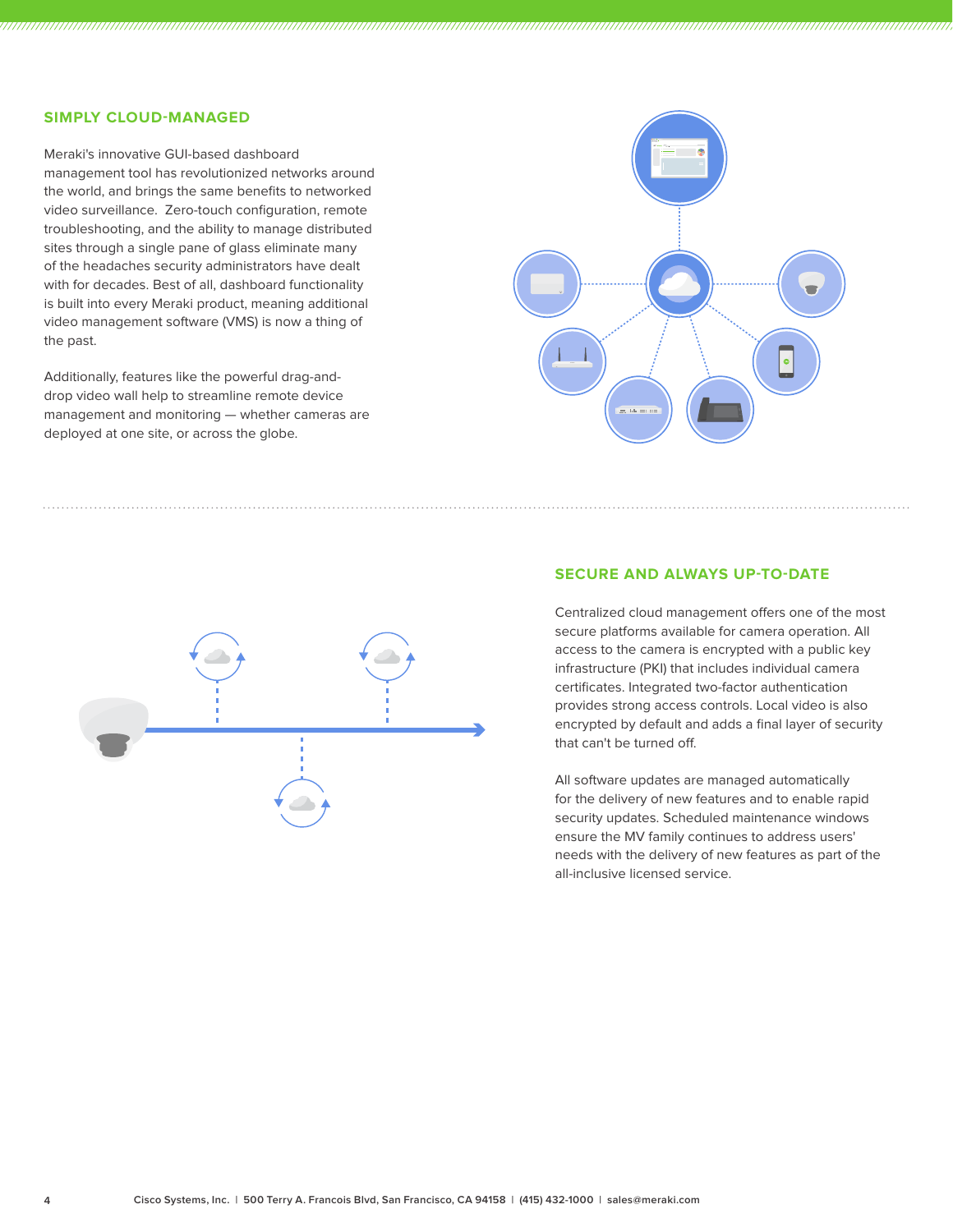# Camera Specifications

| Camera                                                                          | <b>Environment</b>                                                                |
|---------------------------------------------------------------------------------|-----------------------------------------------------------------------------------|
| 1/3.2" 5MP (2560x1920) progressive CMOS image sensor                            | Starting temperature (MV21): -10°C - 40°C (14°F - 104°F)                          |
| 128GB high endurance solid state storage                                        | Starting temperature (MV71): -40°C - 40°C (-40°F - 104°F)                         |
| Full disk encryption                                                            | Working temperature (MV21): -20°C - 40°C (-4°F - 104°F)                           |
| 3 - 10mm vari-focal lens with variable aperture f/1.3 - f/2.5                   | Working temperature (MV71): -50°C - 40°C (-58°F - 104°F)                          |
| Variable field of view:                                                         |                                                                                   |
| 28° - 82° (Horizontal)                                                          | In the box                                                                        |
| $21^\circ$ - 61 $^\circ$ (Vertical)                                             | Quick start & installation quide                                                  |
| 37° - 107° (Diagonal)                                                           | MV camera hardware                                                                |
| Automatic iris control with P-iris for optimal image quality                    | Wall mounting kit, drop ceiling T-rail mounting hardware                          |
| 1/5 sec. to 1/32,000 sec. shutter speed                                         |                                                                                   |
| Minimum illumination 0.27 Lux @ F1.3 (color) 0.001 Lux @ F1.3 (B&W)             | <b>Physical characterisitcs</b>                                                   |
| S/N Ratio exceeding 62dB - Dynamic Range 69dB                                   | Dimensions (MV21) 166mm x 116.5mm (diameter x height)                             |
| Hardware based light meter for smart scene detection                            | Dimensions (MV71) 173.3mm x 115mm (diameter x height)                             |
| Built-in IR illuminators, effective up to 30 meters (98 feet)                   | Weather-proof IP66-rated housing (MV71 only)                                      |
| Integrated heating elements for low temperature outdoor operation (MV71 only)   | Vandal-proof IK10-rated housing (MV71 only)                                       |
|                                                                                 | Lens adjustment range:                                                            |
| Video                                                                           | 65° Tilt                                                                          |
| 720p HD video recording (1280x720) with H.264 encoding                          | 350° Rotation                                                                     |
| Cloud augmented edge storage (video at the edge, metadata in the cloud)         | 350° Pan                                                                          |
| Up to 20 days of video storage per camera*                                      | Weight (MV21) 1.028kg (including mounting plate)                                  |
| Direct live streaming with no client software (native browser playback)**       | Weight (MV71) 1.482kg (including mounting plate)                                  |
| Stream video anywhere with autotmatic cloud proxy                               | Female RJ45 Ethernet connector                                                    |
|                                                                                 | Supports Ethernet cable diameters between 5-8mm in diameter                       |
| Networking                                                                      | Status LED                                                                        |
| 1x 10/100 Base-T Ethernet (RJ45)                                                | Reset button                                                                      |
| Compatible with Meraki wireless mesh backhaul (separate WLAN AP required)       |                                                                                   |
| <b>DSCP</b> traffic marking                                                     | Warranty                                                                          |
|                                                                                 | Warranty (MV21) 3 year hardware warranty with advanced replacement                |
| Features                                                                        | Warranty (MV71) 3 year hardware warranty with advanced replacement                |
| Cloud managed with complete integration into the Meraki dashboard               |                                                                                   |
| Plug and play deployment with self-configuration                                | <b>Ordering Information</b>                                                       |
| Remote adjustment of focus, zoom, and aperture                                  | MV21-HW: Meraki MV21 Cloud Managed Indoor Camera                                  |
| Dynamic day-to-night transition with IR illumination                            | MV71-HW: Meraki MV71 Cloud Managed Outdoor Camera                                 |
| Noise optimized motion indexing engine with historical search                   | LIC-MV-XYR: Meraki MV Enterprise License ( $X = 1$ , 3, 5, 7, 10 years)           |
| Shared video wall with individual layouts supporting multiple cameras           | MA-INJ-4-XX: Meraki 802.3at Power over Ethernet injector (XX = US, EU, UK, or AU) |
| Selective export capability with cloud proxy                                    |                                                                                   |
| Highly granular view, review, and export user permissions with SAML integration |                                                                                   |
|                                                                                 | Note: Each Meraki camera requires a license to operate                            |
| Power                                                                           | * Storage duration dependent on encoding settings.                                |
| Power consumption (MV21) 10.94W maximum via 802.3af PoE                         | ** Browser support for H.264 decoding required.                                   |
| Power consumption (MV71) 21.95W maximum via 802.3at PoE+                        |                                                                                   |

the contract of the contract of